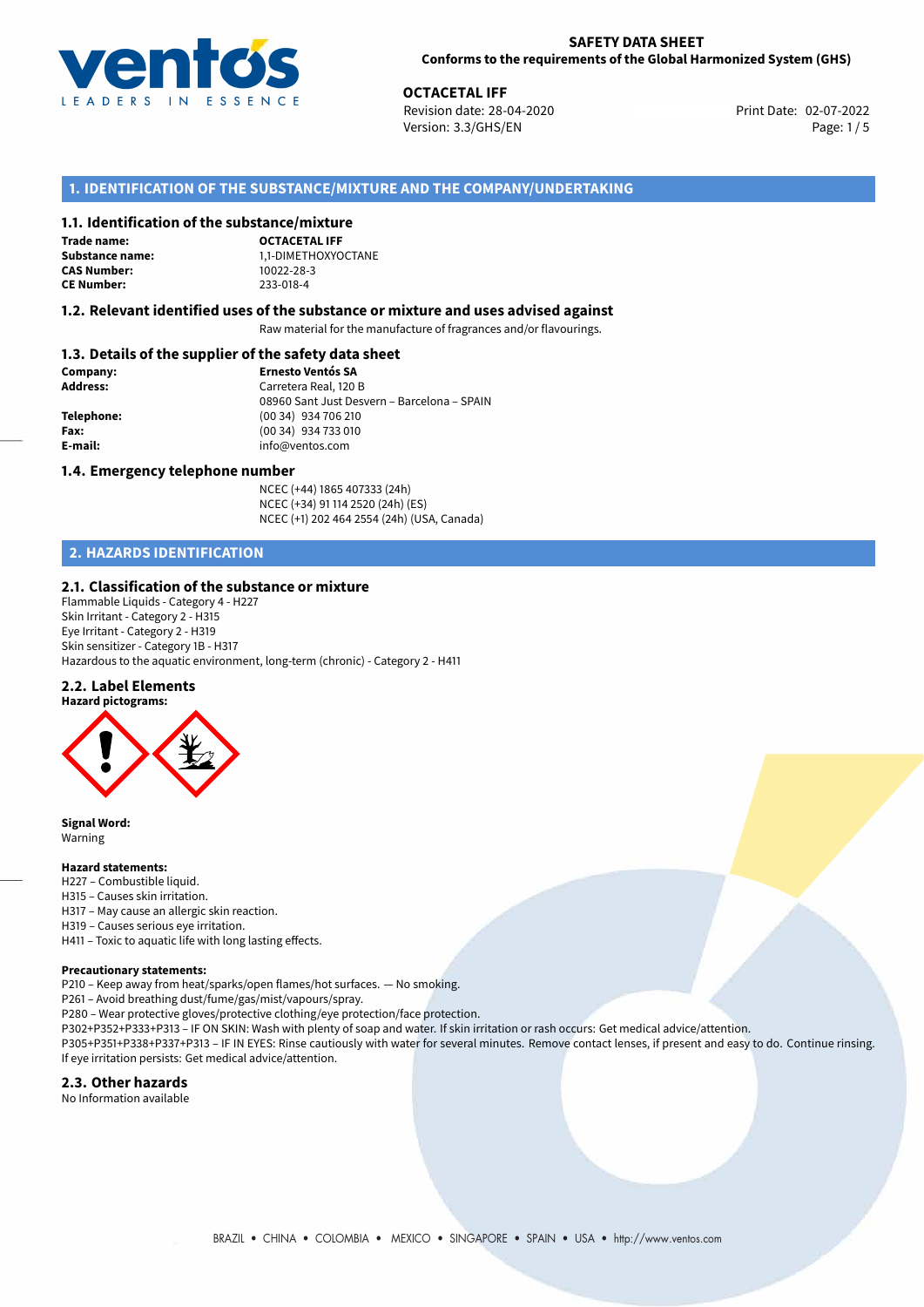

**OCTACETAL IFF**<br>
Revision date: 28-04-2020<br> **Devision date: 28-04-2020** Revision date: 28-04-2020 Version: 3.3/GHS/EN Page: 2 / 5

# **3. COMPOSITION/INFORMATION ON INGREDIENTS**

## **3.1. Substances**

| Chemical name: | 1,1-DIMETHOXYOCTANE |
|----------------|---------------------|
| CAS number:    | 10022-28-3          |
| EC number:     | 233-018-4           |

#### **Hazardous constituents:**

| <sup>i</sup> Chemical Name | % (w/w)   | CAS No<br><b>EC No</b>  | <b>Classification according to GHS</b>                                                                                                                                                         |
|----------------------------|-----------|-------------------------|------------------------------------------------------------------------------------------------------------------------------------------------------------------------------------------------|
| l OCTACETAL                | $\geq$ 50 | 10022-28-3<br>233-018-4 | Skin Irritant - Category 2 - H315<br>Eye Irritant - Category 2 - H319<br>Skin sensitizer - Category 1B - H317<br>Hazardous to the aquatic environment, long-term (chronic) - Category 2 - H411 |

[See the full text of the hazard statements in section 16.](#page-4-0)

# **3.2. Mixtures**

Not applicable.

# **4. FIRST-AID MEASURES**

# **4.1. Description of necessary first aid measures**

| Ingestion:    | Rinse mouth with water.                                                                                               |
|---------------|-----------------------------------------------------------------------------------------------------------------------|
|               | Obtain medical advice.                                                                                                |
|               | Keep at rest. Do not induce vomiting.                                                                                 |
| Eye contact:  | In case of contact with eyes, rinse immediately with plenty of water for at least 15 minutes and seek medical advice. |
| Inhalation:   | Remove person to fresh air and keep at rest.                                                                          |
|               | Seek immediate medical advice.                                                                                        |
| Skin contact: | Take off immediately all contaminated clothing.                                                                       |
|               | Thoroughly wash affected skin with soap and water.                                                                    |
|               | Seek medical attention if symptoms persist.                                                                           |

# **4.2. Most important symptoms and effects, both acute and delayed**

No information available.

#### **4.3. Indication of any immediate medical attention and special treatment needed** No information available.

**5. FIRE-FIGHTING MEASURES**

## **5.1. Extinguishing Media**

Water spray, carbon dioxide, dry chemical powder or appropriate foam. For safety reasons do not use full water jet.

## **5.2. Special hazards arising from the substance or mixture**

Known or Anticipated Hazardous Products of Combustion: Emits toxic fumes under fire conditions.

#### **5.3. Advice for firefighters**

High temperatures can lead to high pressures inside closed containers. Avoid inhalation of vapors that are created. Use appropriate respiratory protection. Do not allow spillage of fire to be poured into drains or watercourses. Wear self-contained breathing apparatus and protective clothing.

# **6. ACCIDENTAL RELEASE MEASURES**

# **6.1. Personal precautions, protective equipment and emergency procedures**

Evacuate surronding areas. Ensure adequate ventilation. Keep unnecessary and unprotected personnel from entering. Do not breathe vapor/spray. Avoid contact with skin and eyes. Information regarding personal protective measures: see section 8.

#### **6.2. Environmental precautions**

To avoid possible contamination of the environment, do not discharge into any drains, surface waters or groundwaters.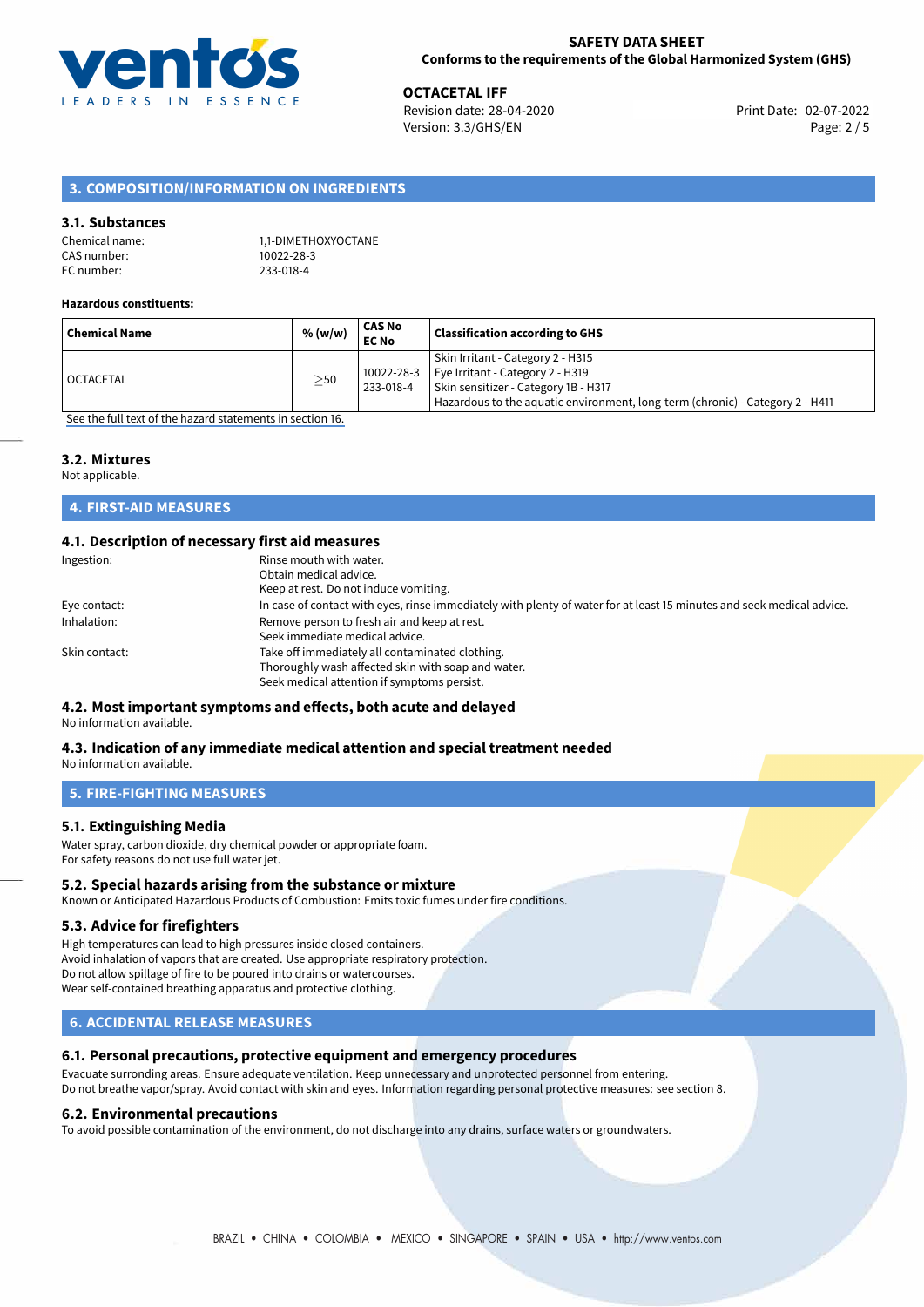

**OCTACETAL IFF**<br>
Revision date: 28-04-2020<br> **Devision date: 28-04-2020** Revision date: 28-04-2020 Version: 3.3/GHS/EN Page: 3 / 5

# **6.3. Methods and materials for containment and cleaning up**

Cover with an inert, inorganic, non-combustible absorbent material (e.g. dry-lime, sand, soda ash). Place in covered containers using non-sparking tools and transport outdoors. Avoid open flames or sources of ignition (e.g. pilot lights on gas hot water heater). Ventilate area and wash spill site after material pickup is complete.

#### **6.4. Reference to other sections**

Information regarding exposure controls, personal protection and disposal considerations can be found in sections 8 and 13.

# **7. HANDLING AND STORAGE**

#### **7.1. Precautions for safe handling**

Do not store or handle this material near food or drinking water. Do not smoke. Avoid contact with the eyes, skin and clothing. Wear protective clothing and use glasses. Observe the rules of safety and hygiene at work. Keep in the original container or an alternative made from a compatible material.

## **7.2. Conditions for safe storage, including any incompatibilities**

Store in tightly closed and preferably full containers in a cool, dry and ventilated area, protected from light. Keep away from sources of ignition (e.g. hot surfaces, sparks, flame and static discharges). Keep away from incompatible materials (see section 10).

#### **7.3. Specific end use(s)**

No information available.

## **8. EXPOSURE CONTROLS AND PERSONAL PROTECTION**

#### **8.1. Control parameters**

Components with occupational exposure limits: None known.

#### **8.2. Exposure controls**

Measures should be taken to prevent materials from being splashed into the body. Provide adequate ventilation, according to the conditions of use. Use a mechanical exhaust if required.

#### **8.3. Individual protection measures, such as personal protective equipment**

| Eye/Face protection:             | Chemical safety goggles are recommended. Wash contaminated goggles before reuse.                                                            |
|----------------------------------|---------------------------------------------------------------------------------------------------------------------------------------------|
| Hand Protection:                 | Chemical-resistant gloves are recommended. Wash contaminated gloves before reuse.                                                           |
| Body protection:                 | Personal protective equipment for the body should be selected based on the task being performed and the risks<br>involved.                  |
| Respiratory Protection:          | In case of insufficient ventilation, use suitable respiratory equipment.                                                                    |
| Environmental exposure controls: | Emissions from ventilation or process equipment should be checked to ensure they comply with environmental<br>protection legislation.       |
|                                  | In some cases, filters or engineering modifications to the process equipment will be necessary to reduce emissions to<br>acceptable levels. |

## **9. PHYSICAL AND CHEMICAL PROPERTIES**

## **9.1. Information on basic physical and chemical properties**

| Appearance:                         | Liguid                      |
|-------------------------------------|-----------------------------|
| Colour:                             | Conforms to standard        |
| Odour:                              | Conforms to standard        |
| Odour theshold:                     | Not determined              |
| pH:                                 | Not determined              |
| Melting point/freezing point:       | Not determined              |
| Boling point/boiling range (°C):    | Not determined              |
| Flash point:                        | 76 °C                       |
| Evaporation rate:                   | Not determined              |
| Flammability:                       | Not determined              |
| Lower flammability/Explosive limit: | Not determined              |
| Upper flammability/Explosive limit: | Not determined              |
| Vapour pressure:                    | Not determined              |
| Vapour Density:                     | Not determined              |
| Density:                            | 0,844 $-0$ ,852 g/mL (20°C) |
| Relative density:                   | $0,844 - 0,852(20°C)$       |
| Water solubility:                   | <b>INSOLUBLE IN WATER</b>   |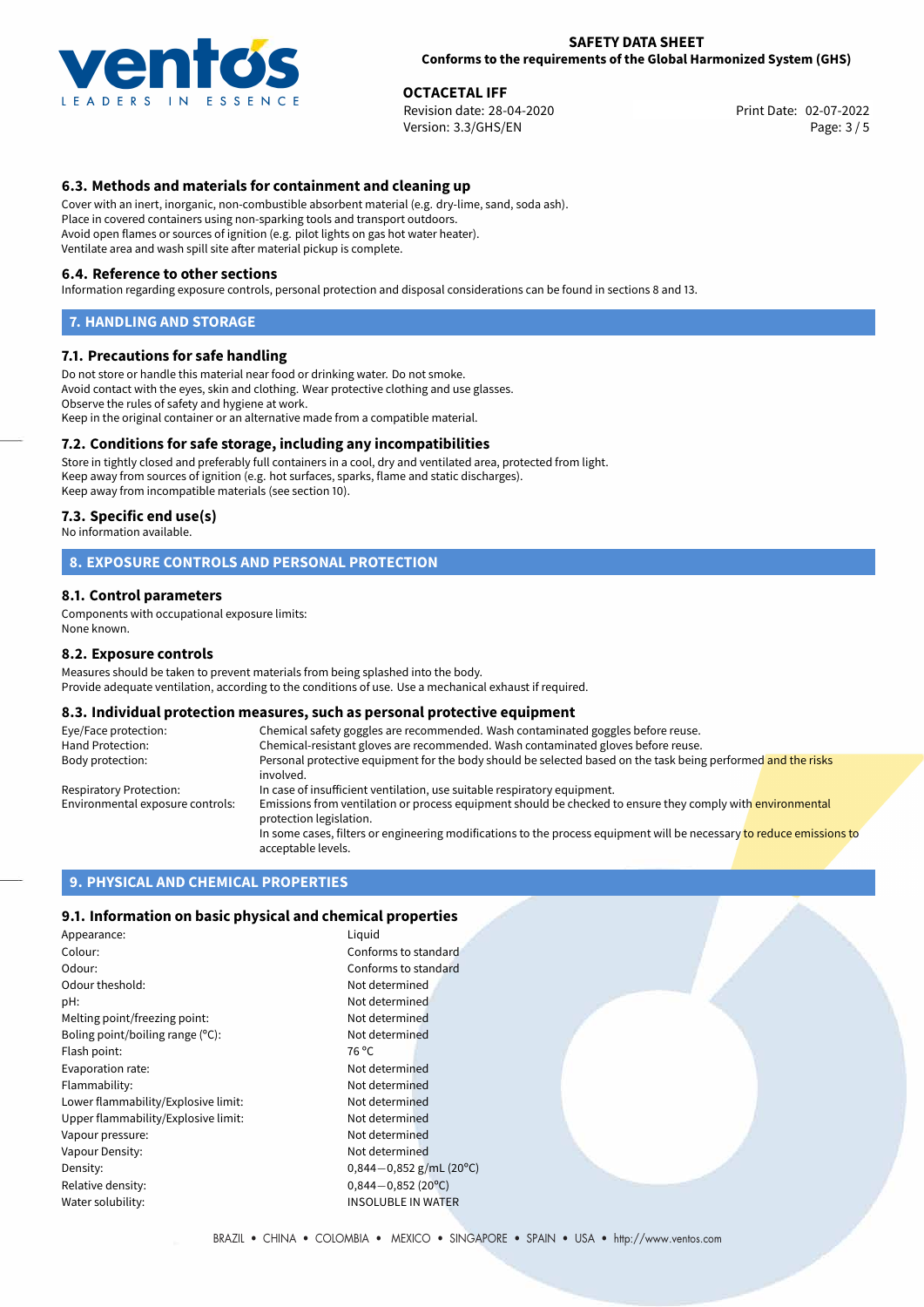

**OCTACETAL IFF**<br>
Revision date: 28-04-2020 **Print Date: 02-07-2022** Version: 3.3/GHS/EN Page: 4/5

Solubility in other solvents: SOLUBLE IN ETHANOL Partition coefficient n-octanol/water: Not determined Auto-ignition temperature: Not determined Decomposition temperature: Not determined Viscosity, dynamic: Not determined Viscosity, kinematic: Not determined Explosive properties: Not determined Oxidising properties: Not determined

# **10. STABILITY AND REACTIVITY**

## **10.1. Reactivity**

No hazardous reactions if stored and handled as prescribed/indicated.

#### **10.2. Chemical stability**

The product is stable if stored and handled as prescribed/indicated.

#### **10.3. Possibility of hazardous reactions**

No hazardous reactions if stored and handled as prescribed/indicated.

#### **10.4. Conditions to Avoid**

Conditions to Avoid: Excessive heat, flame or other ignition sources.

#### **10.5. Incompatible materials**

Avoid contact with strong acids and bases and oxidizing agents.

## **10.6. Hazardous decomposition products**

During combustion may form carbon monoxide and unidentified organic compounds.

# **11. TOXICOLOGICAL INFORMATION**

| <b>Acute toxicity</b>             | Based on the data available, the criteria for classification are not met. |  |
|-----------------------------------|---------------------------------------------------------------------------|--|
| Skin corrosion/irritation         | Causes skin irritation.                                                   |  |
| Serious eye damage/irritation     | Causes serious eye irritation.                                            |  |
| Respiratory or skin sensitisation | May cause an allergic skin reaction.                                      |  |
| Germ cell mutagenicity            | Based on the data available, the criteria for classification are not met. |  |
| Carcinogenicity                   | Based on the data available, the criteria for classification are not met. |  |
| <b>Reproductive toxicity</b>      | Based on the data available, the criteria for classification are not met. |  |
| <b>STOT-single exposure</b>       | Based on the data available, the criteria for classification are not met. |  |
| <b>STOT-repeated exposure</b>     | Based on the data available, the criteria for classification are not met. |  |
| <b>Aspiration hazard</b>          | Based on the data available, the criteria for classification are not met. |  |

# **12. ECOLOGICAL INFORMATION**

#### **12.1. Toxicity**

**Assessment:** Toxic to aquatic life with long lasting effects. **Experimental/calculated data:** No information available.

#### **12.2. Degradability** No information available.

**12.3. Bioaccumulative potential**

No information available.

#### **12.4. Soil mobility** No information available.

# **12.5. Other adverse effects**

See also sections 6, 7, 13 and 15 Do not allow to get into waste water or waterways.